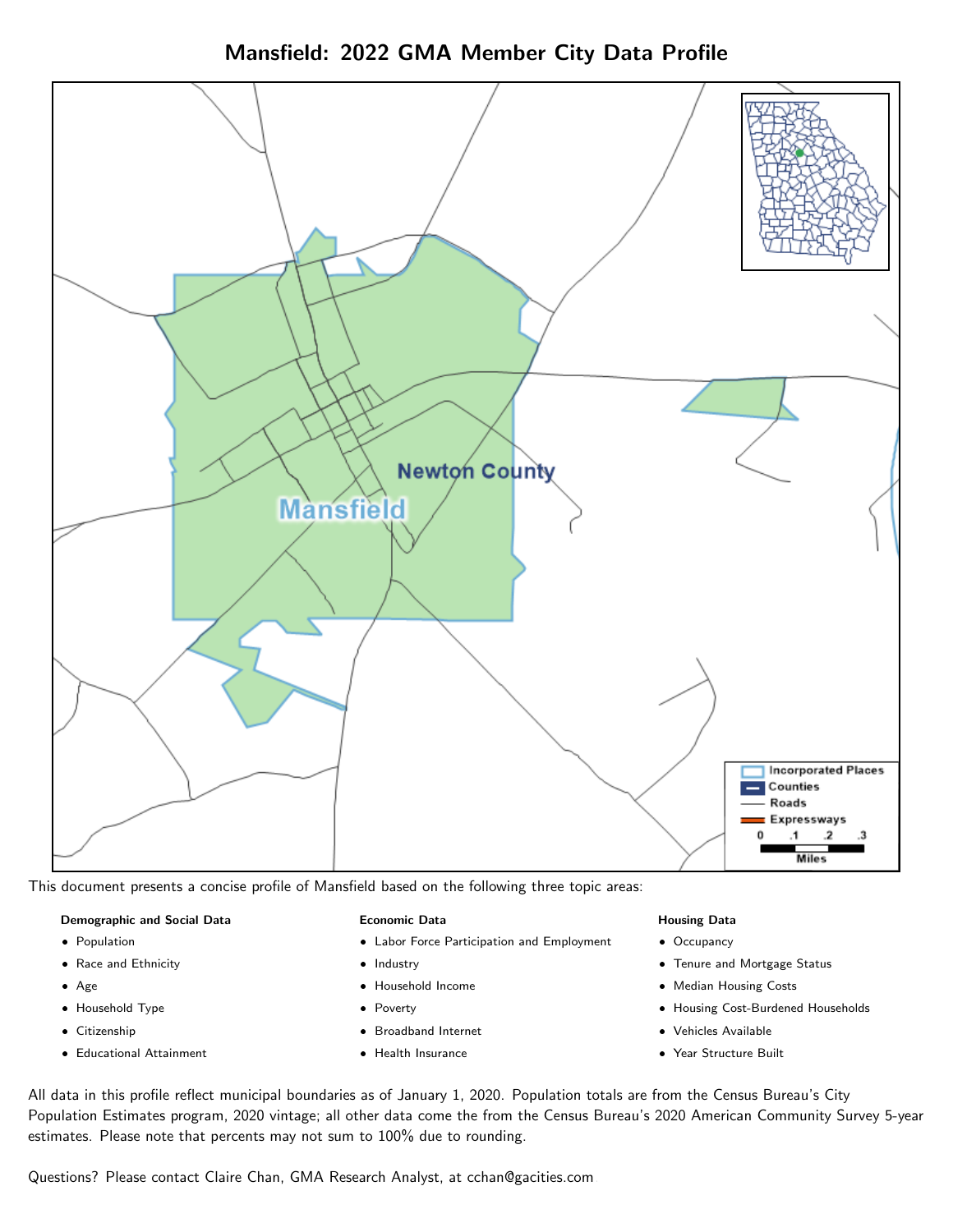# Mansfield: Demographic and Social





## **Citizenship**

| Native Born<br>100% |  |
|---------------------|--|

Race and Ethnicity



Source: U.S. Census Bureau, City Population Estimates, 2020 vintage Source: American Community Survey, 2020 5-year estimates, table B03002

## Household Type



Source: American Community Survey, 2020 5-year estimates, table B01001 Source: American Community Survey, 2020 5-year estimates, table B11001

### Educational Attainment



Source: American Community Survey, 2020 5-year estimates, table B05002 Source: American Community Survey, 2020 5-year estimates, table B15002

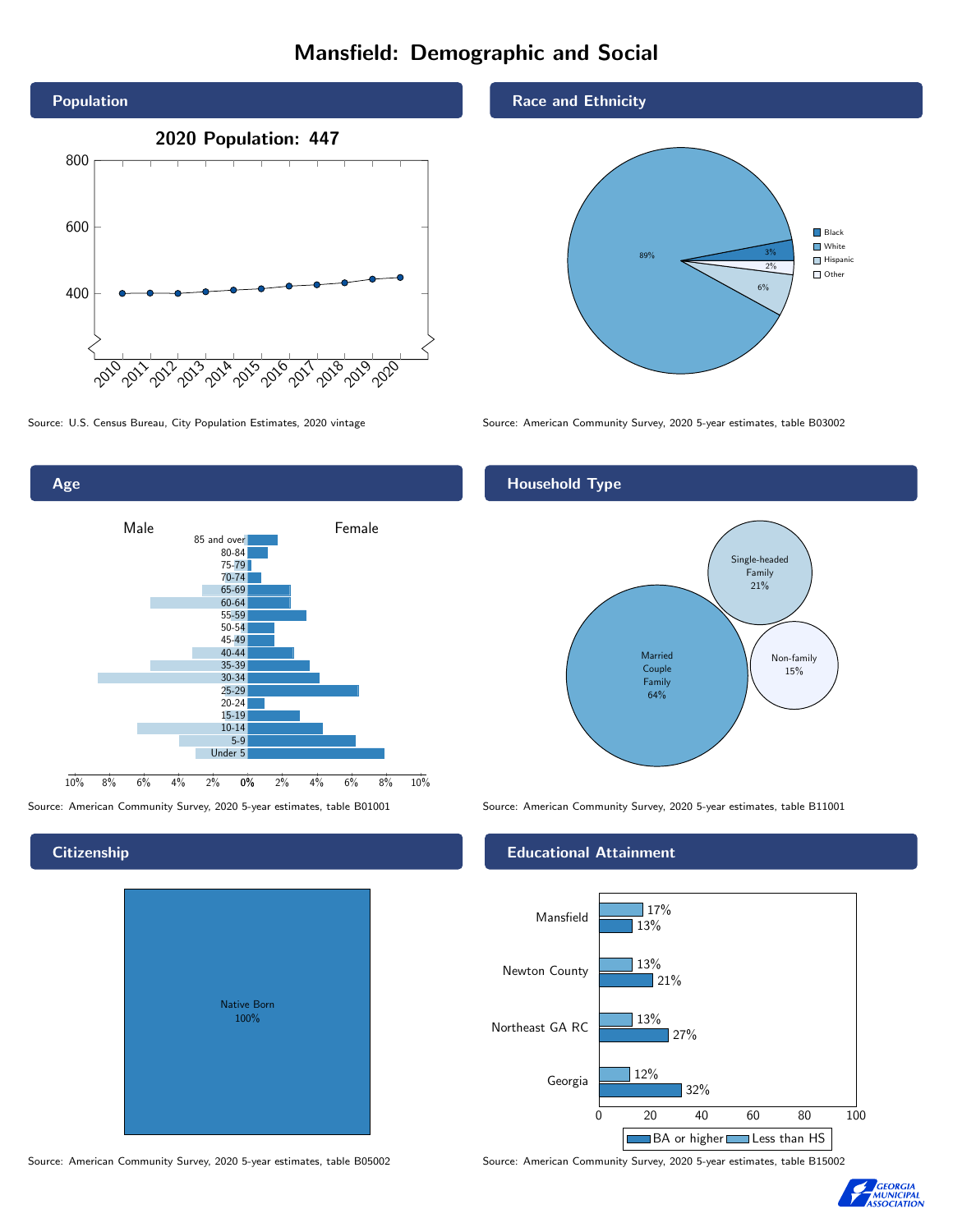# Mansfield: Economic



Source: American Community Survey, 2020 5-year estimates, table B23001 Note: Unemployment rate is based upon the civilian labor force.

## Industry

| Agriculture, forestry, fishing and hunting, and mining      | $2\%$ |
|-------------------------------------------------------------|-------|
| Construction                                                | 9%    |
| Manufacturing                                               | 14%   |
| <b>Wholesale Trade</b>                                      | 3%    |
| Retail Trade                                                | $4\%$ |
| Transportation and warehousing, and utilities               | 4%    |
| Information                                                 | $0\%$ |
| Finance and insurance, real estate, rental, leasing         | $4\%$ |
| Professional, scientific, mgt, administrative, waste mgt    | 3%    |
| Educational services, and health care and social assistance | 29%   |
| Arts, entertainment, recreation, accommodation, food        |       |
| service                                                     |       |
| Other services, except public administration                | 16%   |
| Public administration                                       | 5%    |

Source: American Community Survey, 2020 5-year estimates, table C24030



Source: American Community Survey, 2020 5-year estimates, tables B19013 and B19025 Source: American Community Survey, 2020 5-year estimates, table B17010



Poverty



#### Health Insurance



Source: American Community Survey, 2020 5-year estimates, table B28002 Source: American Community Survey, 2020 5-year estimates, table B18135